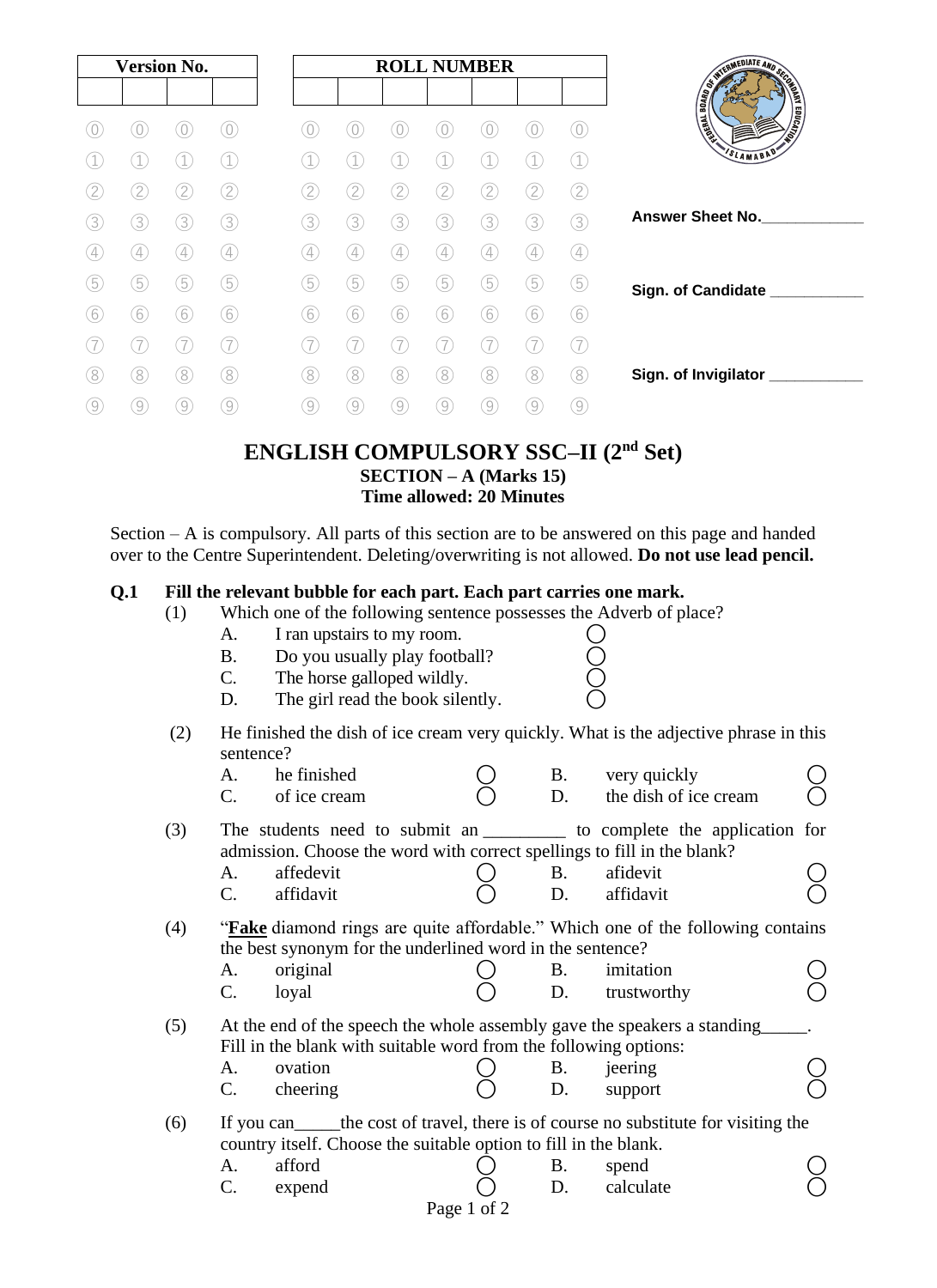| (7)  | Nafeesa is afraid_______ spiders. Choose a suitable option to fill in the blank.<br>from<br>A.<br>C.<br>about                                                                                                                        | <b>B.</b><br>D. | in<br>of                                                                                                                                           |            |
|------|--------------------------------------------------------------------------------------------------------------------------------------------------------------------------------------------------------------------------------------|-----------------|----------------------------------------------------------------------------------------------------------------------------------------------------|------------|
| (8)  | Identify the simple sentence from the sentences given below:<br>A.<br>teacher today.<br><b>B.</b><br>flash flood.<br>C.<br>The largest mammal is found in the sea.<br>I was feeling really sick, so I had to go to the doctor.<br>D. |                 | Because you scored the highest on the test, you will get a prize from your<br>Those clouds promise rain; we should hurry before we get caught in a |            |
| (9)  | The teacher set some homework_______ the end of the lesson. Fill in the blank with<br>suitable preposition.<br>about<br>A.<br>C.<br>of                                                                                               | <b>B.</b><br>D. | in                                                                                                                                                 |            |
| (10) | I played the guitar but my brother played ______ piano.<br>A.                                                                                                                                                                        | <b>B.</b>       | at                                                                                                                                                 |            |
| (11) | hers<br>C.<br>his<br>Just before he got there, a tree branch _______ down on the car.                                                                                                                                                | D.              | her<br>their                                                                                                                                       |            |
|      | will crash<br>A.<br>C.<br>crashed                                                                                                                                                                                                    | <b>B.</b><br>D. | crash<br>crashing                                                                                                                                  | $\bigcirc$ |
| (12) | A lie has no legs. Which poetic device is used in the sentence?<br>Personification<br>A.<br>C.<br>Metaphor                                                                                                                           | <b>B.</b><br>D. | Simile<br>Alliteration                                                                                                                             |            |
| (13) | device from the following:                                                                                                                                                                                                           |                 | it was raining, I still walked to school. Choose suitable transitional                                                                             |            |
|      | consequently<br>А.<br>$\mathcal{C}$ .<br>as a result                                                                                                                                                                                 | <b>B.</b><br>D. | accordingly<br>although                                                                                                                            |            |
| (14) | $\mathbf{I}$<br>verb.                                                                                                                                                                                                                |                 | my mobile phone since 2009. Fill in the blank with correct form of                                                                                 |            |
|      | A.<br>have had<br>C.<br>had                                                                                                                                                                                                          | <b>B.</b><br>D. | have<br>am having                                                                                                                                  |            |
| (15) | "Life is but a walking shadow" is an example of:<br>personification<br>A.<br>C.<br>metaphor                                                                                                                                          | <b>B.</b><br>D. | simile<br>alliteration                                                                                                                             |            |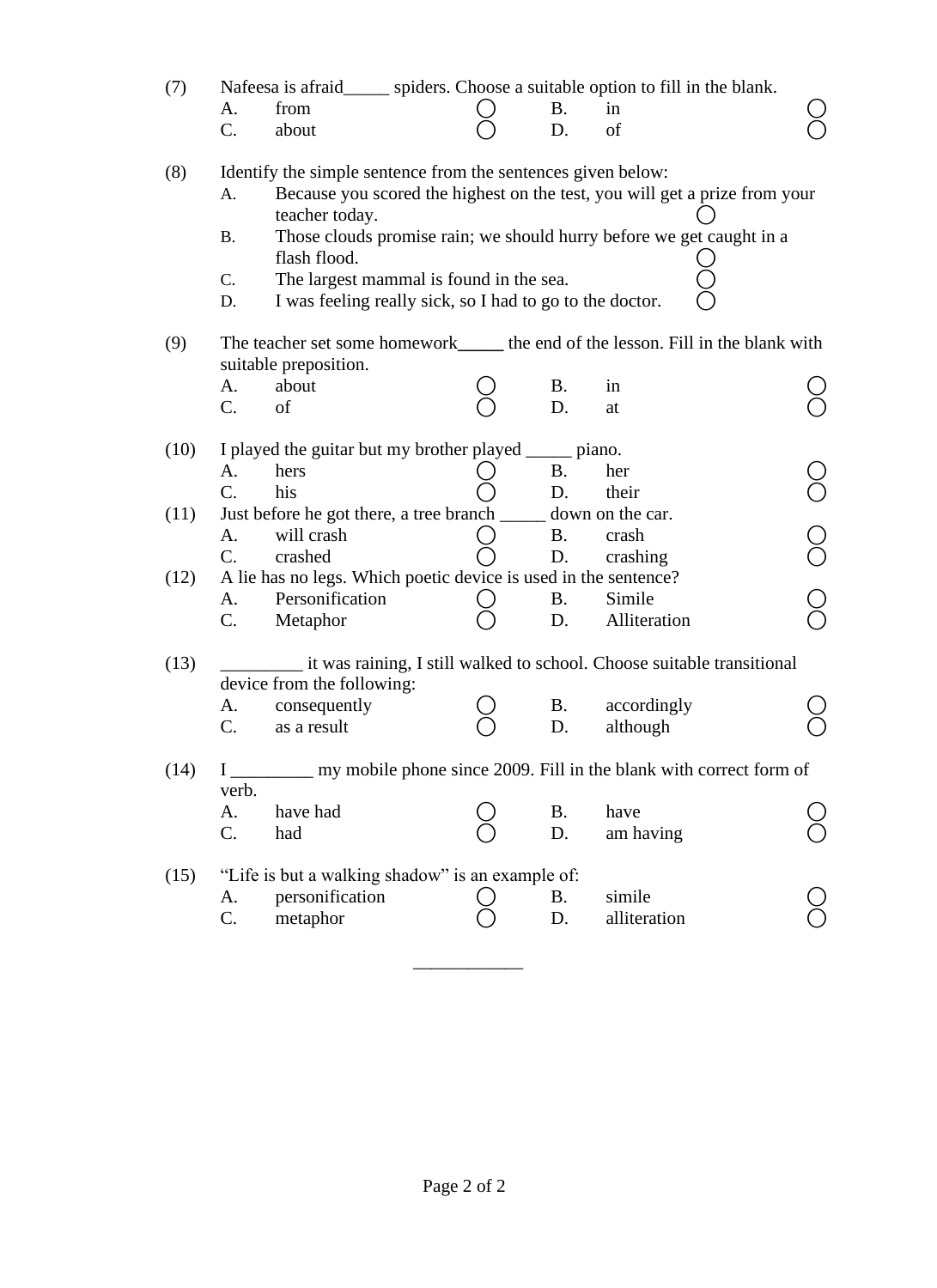

Federal Board SSC-II Examination English (Compulsory) Model Question Paper (Curriculum 2006)

Time allowed: 2.40 hours Total Marks: 60

Note: Answer the questions in sections 'B' and 'C' at the place specified for it therein on the separately provided E-Sheet. Write your answers neatly and legibly.

# **SECTION – B** (Marks 36)

- **Q.2** Read the following passage carefully and answer any **FIVE** questions including **Question No.(i)** appended to it.
- **Note:** Question No. (i) about summary writing is compulsory carrying 06 marks while rest of the questions carry 03 marks each.  $(6 + 4 \times 3 = 18)$

I also belonged to the following clubs: Reading Club (two years), second year as Secretary Reading Club, and Computer Club. In the year 2009, I received awards in the following classes: Computer Applications, Geography, and Advanced Algebra/Trigonometry. I also received an award for Most Encouraging Student. I currently belong to the Hiking and Outdoor Club, and Environmental Awareness Club. In addition, this year I participated in a programme called "Read With a Friend." In this programme I, along with a group of students, went to the nearby elementary school to read to a class of students from Kindergarten to Fifth Grade.

In order to gain an understanding of independence and responsibility, I held several summer jobs in the preceding two years. I also worked to help myself financially in a boarding school. My first summer job was at the English Language Center. My second job was at McDonalds, and my past summer job was at D.K. Academy. I am thankful to all these institutions for these job experiences. They have prepared me mentally and financially. This is important in a way that I am now more **mature** and responsible; which helps me not to be worried about the future but to look forward to it.

I am glad that I have got a taste of what the real world has to offer. I have learned many lessons from my Public High School, **boarding** school, and my work experiences. I am now ready to learn many more lessons through my college experience. Although it has been tough, I have succeeded so far. I am prepared to **excel** and make it much further in the years to come with my college education. This developing positive outlook has given me motivation that I need to become successful. I never give up. When I am determined to achieve, "I shoot for the moon and land amongst the stars."

### **QUESTIONS:**

- i. Summarize the given passage. Also suggest a suitable title to it.  $(5+1=6)$
- ii. What are writer's achievements as a student?
- iii. How has the writer got taste of real world?
- iv. What was writer's purpose of doing summer jobs?
- v. How has the writer spent his summer vacation?
- vi. What has the writer gained from summer job experiences?
- vii. Give the **SYNONYMS** of the words that are underlined in the passage.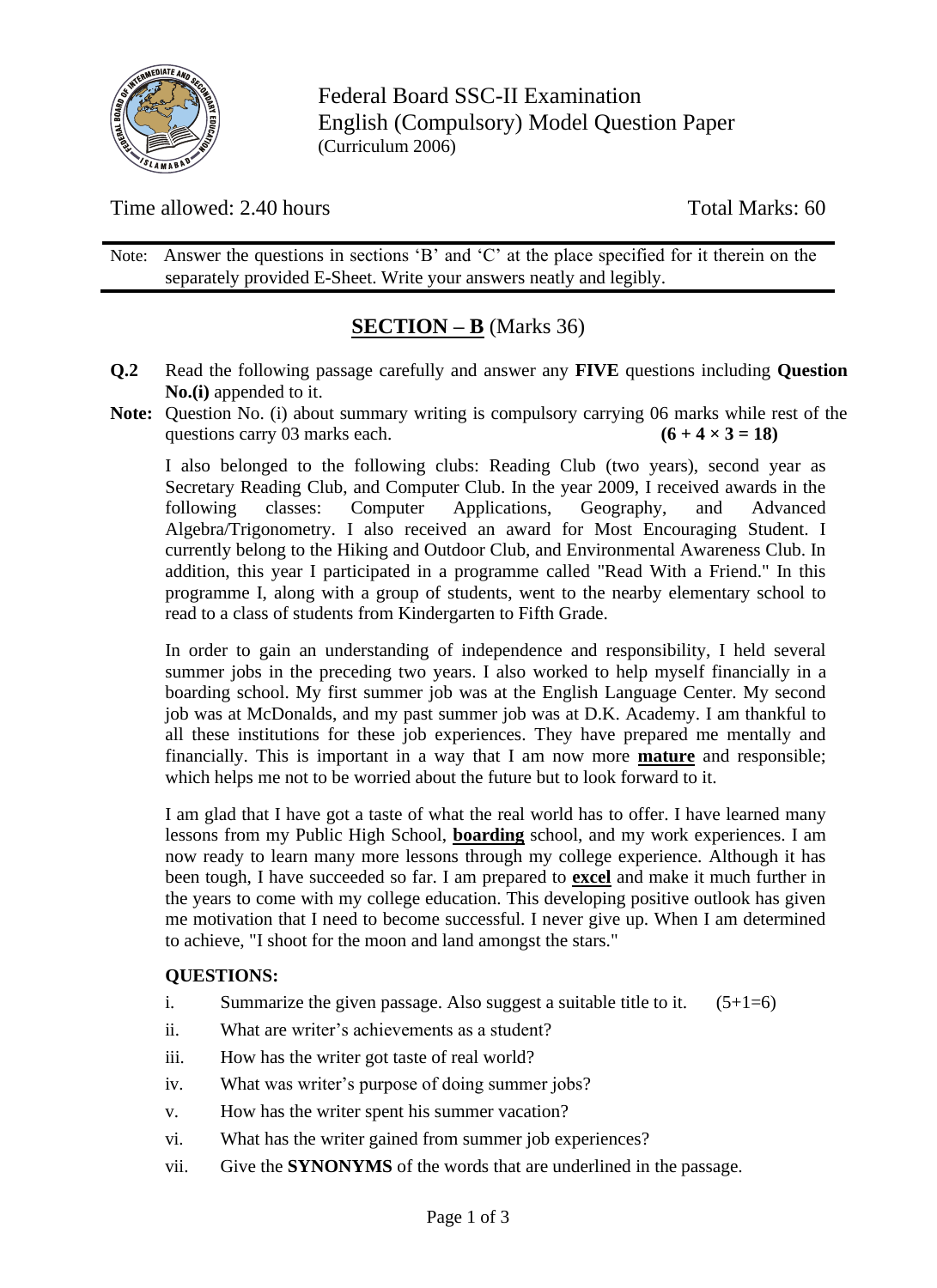**Q.3** a. Paraphrase any **ONE** of the following stanzas: (2)

Once or twice though you should fail, Try, try again; If you would at last prevail, Try, try again; If we strive, 'tis no disgrace Though we do not win the race; What should you do in the case? Try, try again.

#### **OR**

Continuous as the stars that shine And twinkle on the Milky Way, They stretched in never-ending line Along the margin of a bay: Ten thousand saw I at a glance, Tossing their heads in sprightly dance.

b. Read the following poem/stanzas carefully and answer the questions appended to it:

The wind is now a roaring, smashing monster of destruction, raking all man's work from the valleys, from the vales, and sends them spinning, broken flying

#### **QUESTIONS:**

- i. Give two examples of visual imagery from the given stanza? (2)
- ii. With what the wind is compared? What does the wind do? (2)

#### **OR**

In spite of war, in spite of [death,](https://fakhrealam-31733.medium.com/paraphrase-in-spite-of-war-72381f8dfabf) In [spite](https://fakhrealam-31733.medium.com/in-spite-of-war-spark-notes-8dd401b66760) of all man's sufferings, Something within me laughs and sings And I must praise with all my breath.

In spite of war, in spite of hate Lilacs are blooming at my gate, Tulips are tripping down the path In spite of war, in spite of wrath.

#### **QUESTIONS:**

- i. What are the things that flourish despite the damages of war? (2)
- ii. Elaborate the implied message of the stanzas. (2)
- **Q.4** a. Fill in the blanks with appropriate modal auxiliary verbs as per direction given in the brackets. (Any **Four**) (4)
	- i. My grandmother is eighty-five, but she **\_\_\_\_\_\_\_\_\_** still read and write without glasses. (Ability)
	- ii. **\_\_\_\_\_\_\_\_\_** I come with you? (Permission)
	- iii. **\_\_\_\_\_\_\_\_\_** you help me with the housework, please? (Polite request)
	- iv. There was a time when I **\_\_\_\_\_\_\_\_\_** stay up very late. (Past ability)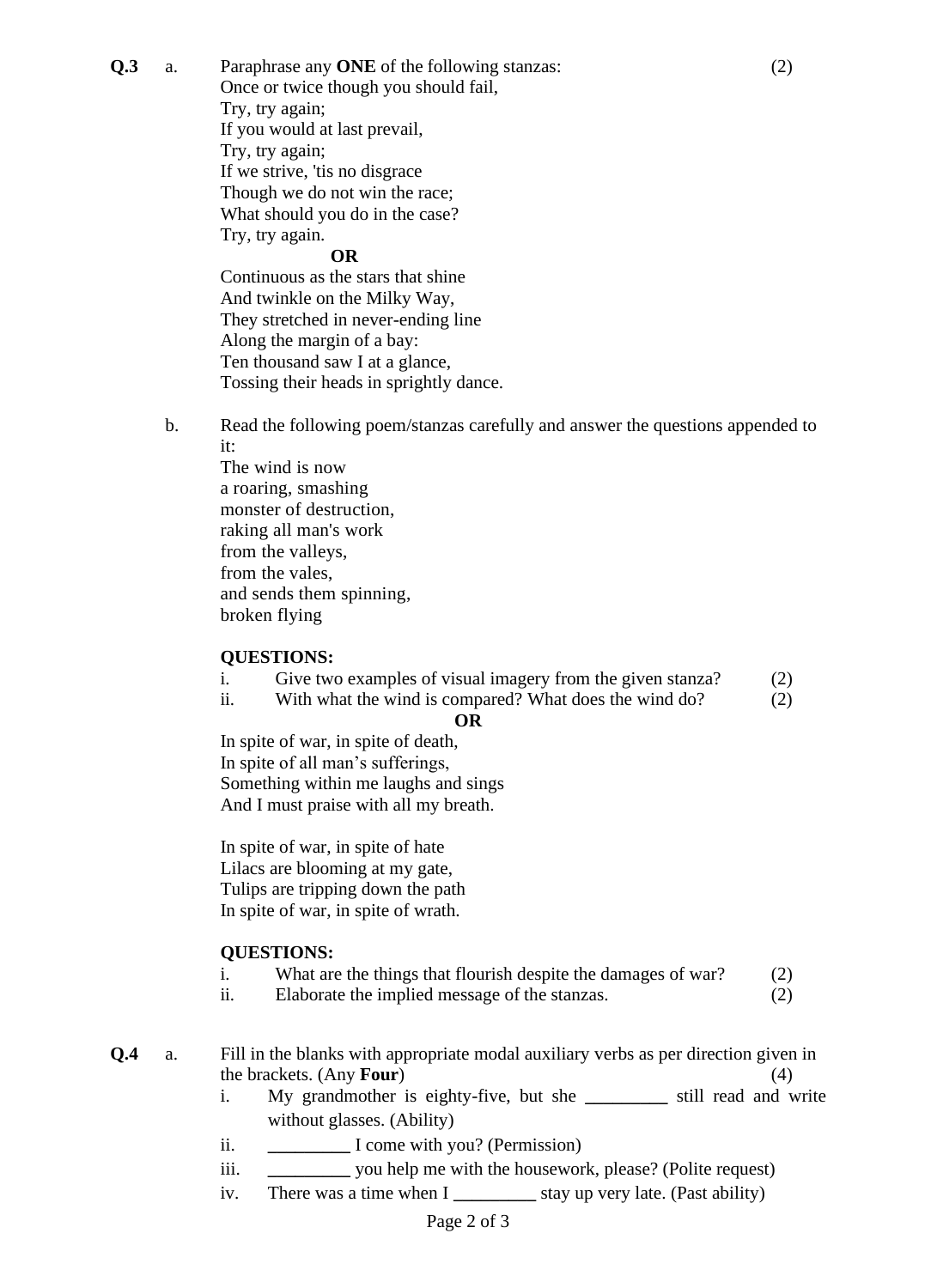- v. You **\_\_\_\_\_\_\_\_\_** not lose any more weight. You are already slim. (Necessity)
- vi. Our country **\_\_\_\_\_\_\_\_\_** become a super power by 2025. (Possibility)
- b. Rewrite the sentence with the **Adverb** form of the underlined word.(any **Four**)(4)
	- i. He is **certain** to come.
	- ii. Her dress was **poor.**
	- iii. That he had made a mistake was **evident**.
	- iv. He treated me with **scorn.**
	- v. His action was **wise.**
- c. Do as directed (any **FOUR**) of the following: (4)
	- i. The coach said to the players, "Bravo! you have played well."(Change into indirect speech)
	- ii. Every morning he has to go for a walk. (Change into an interrogative sentence)
	- iii. It grows slowly. (Change into a negative sentence)
	- iv. "Please sit down", said the headmaster. (Change into indirect speech)
	- v. He is never on time. (Change into affirmative sentence)
	- vi. I saw an old beggar. He was sitting under a tree. (Change into a simple sentence)

## **SECTION – C (Marks 24)**

**Q.5** Write an application to the Managing Director of a firm for the post of Manager. (8)

**OR**

Write a letter to the editor of a newspaper about the increasing number of crimes committed by teenagers drawing attention of the concerned authorities to take the remedial measures.

**Q.6** Use the appropriate transitional devices from the list below to fill in any **SIX** blanks in the following passage. (6)

| In other words Furthermore as well as Same as Although but As a result yet |  |  |  |  |
|----------------------------------------------------------------------------|--|--|--|--|
|                                                                            |  |  |  |  |

Drawing, \_\_\_\_\_\_\_, other skills is all about taking the time to master each step. \_\_\_\_\_\_\_\_\_, mastering the art of drawing doesn't happen in a day. \_\_\_\_\_, it's a skill that takes daily practice \_\_\_\_\_\_\_\_\_\_\_dedication to improve your craft. \_\_\_\_\_\_\_\_\_\_\_it is important not to burn yourself out, wou need to practice enough. Some people make an eager start, \_\_\_\_ not many can show enough patience. \_\_\_\_\_, they quit without it before mastering it.

**Q.7** Write an essay on any **ONE** of the following topics: (200-250 words) (10) Importance of English **OR** Role of Media **OR** Benefits of Digital Technology

**\* \* \* \* \***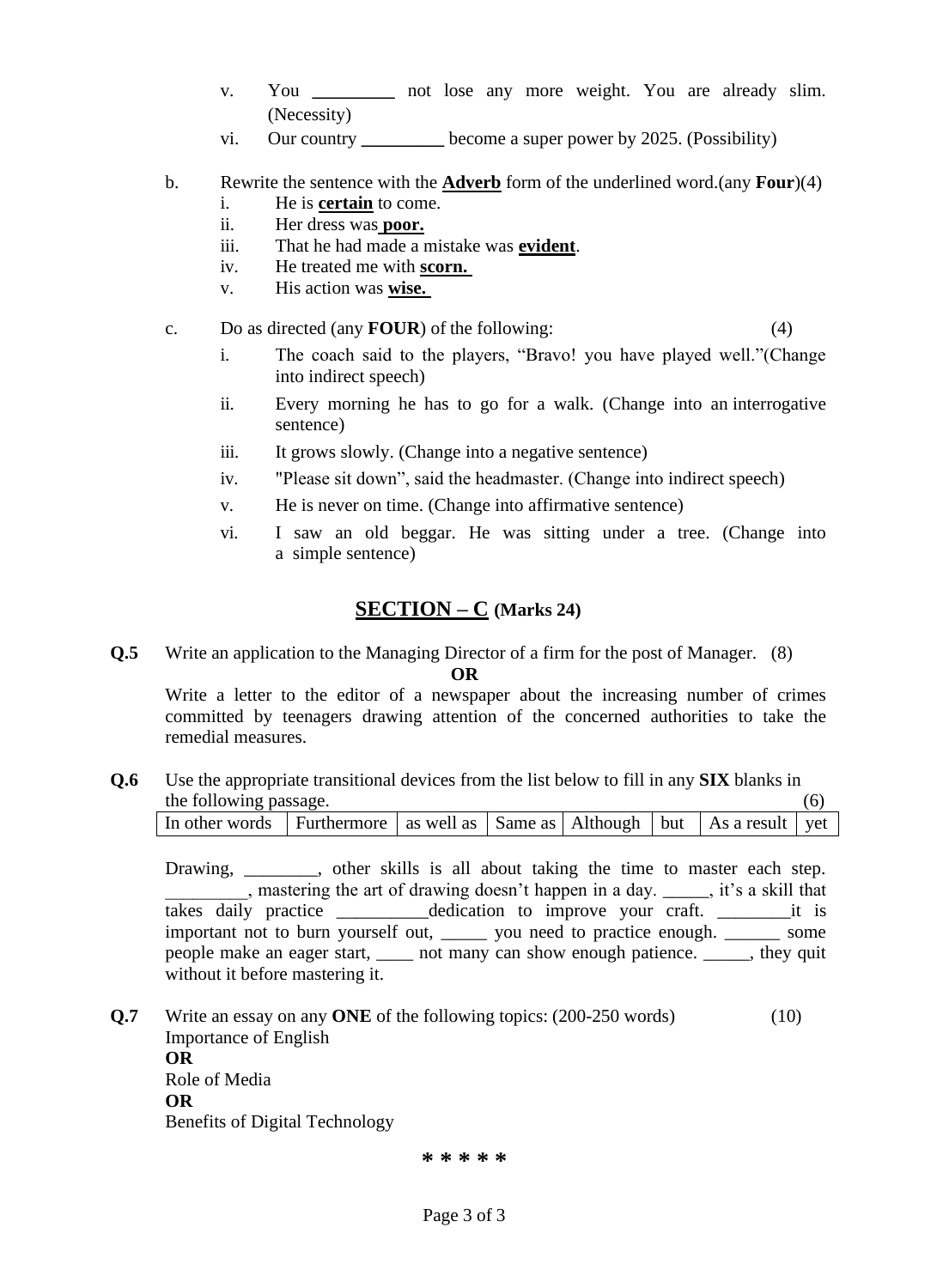## **ENGLISH (COMPULSORY) SSC-II (2nd Set)**

Student Learning Outcomes Alignment Chart

(Curriculum 2006)

| S    | Q No. |            |                |                     |                       |                                                                                                                                                                                                                                                                             |                    |                           |
|------|-------|------------|----------------|---------------------|-----------------------|-----------------------------------------------------------------------------------------------------------------------------------------------------------------------------------------------------------------------------------------------------------------------------|--------------------|---------------------------|
| $\#$ |       |            | Competency No. | <b>Standard No.</b> | <b>Bench Mark No.</b> | <b>Student Learning</b><br><b>Outcomes</b>                                                                                                                                                                                                                                  | Cognitive Level ** | <b>Allocated Marks in</b> |
| 1.   | $Q-1$ | (1)        | $\overline{4}$ | $\overline{3}$      | I                     | varying positions of adverbs in<br>Recognize<br>sentences according to their kinds and<br>importance                                                                                                                                                                        | $\bf K$            | 1                         |
| 2.   | $Q-1$ | (2)        | $\overline{4}$ | 3                   | $\bf I$               | Use adjective phrases and clause                                                                                                                                                                                                                                            | K                  | $\mathbf{1}$              |
| 3.   | $Q-1$ | (3)        | $\overline{4}$ | $\overline{2}$      | $\mathbf I$           | Enhance and use appropriate vocabulary and<br>correct spelling in speech and writing                                                                                                                                                                                        | $\bf K$            | $\mathbf{1}$              |
| 4.   | $Q-1$ | (4)        | $\overline{4}$ | $\overline{2}$      | $\mathbf I$           | Enhance and use appropriate vocabulary and<br>correct spelling in speech and writing<br>▶ Understand connotations and denotations;<br>explore the use of synonyms with varying shades<br>of meaning used for various purposes<br>e.g. propaganda, irony, parody and satire. | U                  | $\mathbf{1}$              |
| 5.   | $Q-1$ | (5)        | 1              | $\mathbf{1}$        | $\mathbf{I}$          | Apply critical thinking to interact with text and<br>use intensive reading strategies (while reading)<br>to use context infer missing words.                                                                                                                                | $\mathbf U$        | $\mathbf{1}$              |
| 6.   | $Q-1$ | (6)        | $\mathbf{1}$   | $\mathbf{1}$        | $\mathbf{I}$          | Apply critical thinking to interact with text and<br>use intensive reading strategies (while-reading)<br>to use context to infer missing words.                                                                                                                             | U                  | $\mathbf{1}$              |
| 7.   | $Q-1$ | (7)        | $\overline{4}$ | 3                   | $\mathbf{1}$          | Illustrate the use of prepositions of position,<br>time and movement and direction                                                                                                                                                                                          | K                  | $\mathbf{1}$              |
| 8.   | $Q-1$ | (8)        | $\overline{4}$ | 3                   | III                   | Identify<br>differentiate between<br>and<br>simple,<br>compound and complex sentences                                                                                                                                                                                       | K                  | $\mathbf{1}$              |
| 9.   | $Q-1$ | (9)        | $\overline{4}$ | 3                   | $\mathbf{1}$          | Illustrate the use of prepositions of position,<br>time and movement and direction                                                                                                                                                                                          | K                  | $\mathbf{1}$              |
| 10.  |       | $Q-1$ (10) | 4              | 3                   | $\bf{l}$              | Illustrate use of pronouns learnt earlier.                                                                                                                                                                                                                                  | K                  | 1                         |
| 11.  |       | $Q-1$ (11) | $\overline{4}$ | $\overline{3}$      | $\mathbf I$           | Illustrate use of tenses learnt earlier.                                                                                                                                                                                                                                    | K                  | $\mathbf{1}$              |
| 12.  | $Q-1$ | (12)       | $\mathbf{1}$   | $\overline{2}$      | $\mathbf I$           | Read and analyze how a writer/ poet uses<br>language to appeal to the senses through use of<br>figurative<br>language including<br>similes<br>and<br>metaphors.                                                                                                             | U                  | $\mathbf{1}$              |
| 13.  | $Q-1$ | (13)       | $\mathbf{1}$   | $\mathbf{1}$        | III                   | Recognize and use appropriate transitional<br>words within and beyond paragraphs for better<br>coherence and cohesion.                                                                                                                                                      | $\bf K$            | $\mathbf{1}$              |
| 14.  |       | $Q-1$ (14) | $\overline{4}$ | 3                   | I                     | Illustrate use of tenses learnt earlier.                                                                                                                                                                                                                                    | $\bf K$            | $\mathbf{1}$              |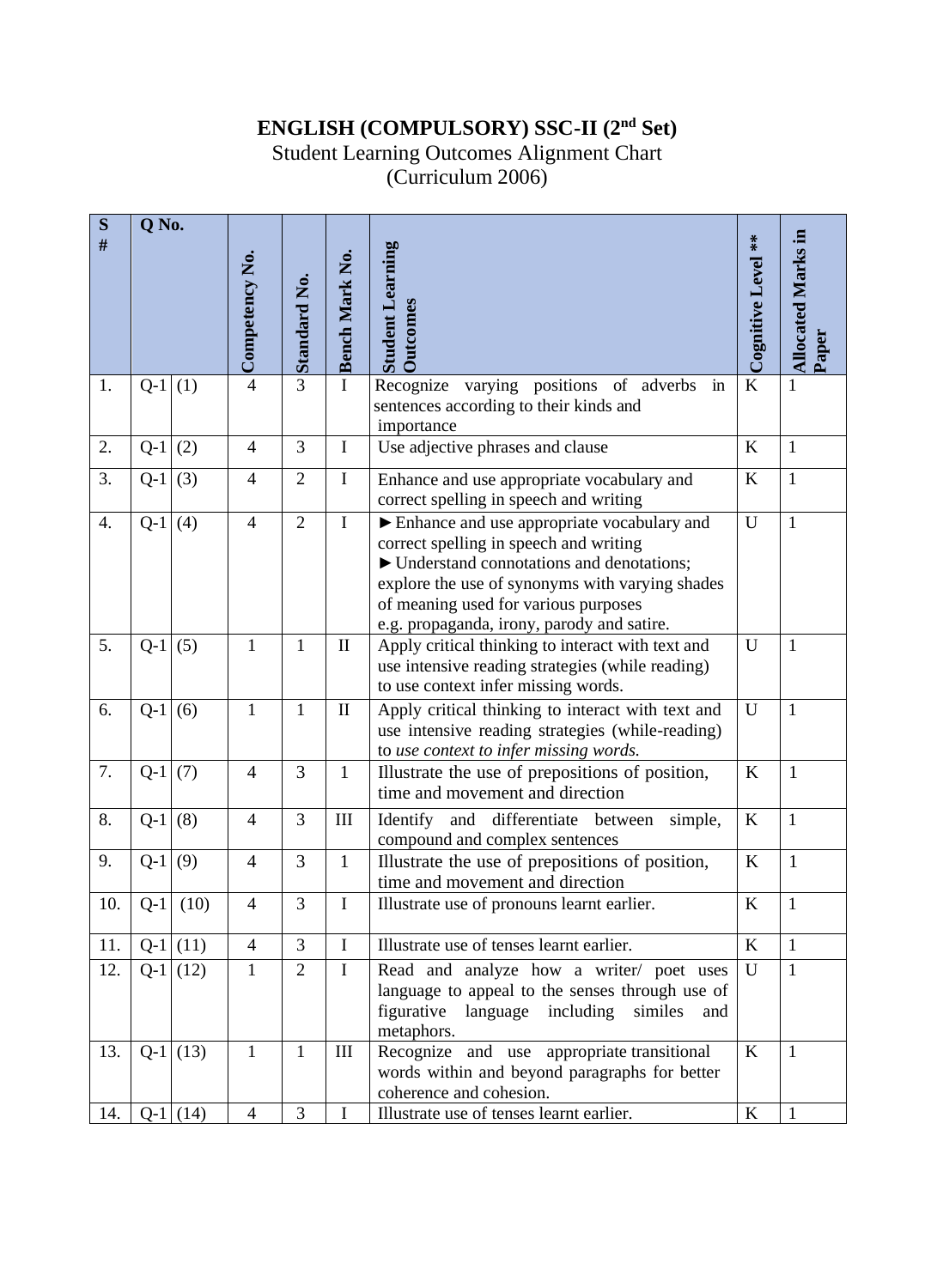| 15. | $Q-1$       | (15)          | $\mathbf{1}$   | 2              | $\mathbf I$  | Read and analyze how a writer/ poet uses                                                     | U | 1              |
|-----|-------------|---------------|----------------|----------------|--------------|----------------------------------------------------------------------------------------------|---|----------------|
|     |             |               |                |                |              | language to appeal to the senses through use of<br>figurative                                |   |                |
|     |             |               |                |                |              | language<br>including<br>similes<br>and<br>metaphors.                                        |   |                |
| 16. | $Q-2$       | (i)           | $\mathbf{1}$   | 1              | $\mathbf{I}$ | Use summary skills to extract salient points and                                             | U | 6              |
|     |             |               |                |                |              | develop a mind map to summarize a text.                                                      |   |                |
| 17. | $Q-2$       | (ii)          | $\mathbf{1}$   | 1              | $\mathbf{I}$ | Apply critical thinking to interact with text and                                            | U | 3              |
|     |             |               |                |                |              | use intensive reading strategies (while-reading)                                             |   |                |
|     |             |               |                |                |              | to scan to answer short questions.                                                           |   |                |
| 18. | $Q-2$       | (iii)         | $\mathbf{1}$   | $\mathbf{1}$   | $\mathbf{I}$ | Apply critical thinking to interact with text and                                            | U | $\overline{3}$ |
|     |             |               |                |                |              | use intensive reading strategies (while-reading)                                             |   |                |
|     |             |               |                |                |              | to scan to answer short questions.                                                           |   |                |
| 19. | $Q-2$       | (iv)          | $\mathbf{1}$   | $\mathbf{1}$   | $\mathbf{I}$ | Apply critical thinking to interact with text and                                            | K | 3              |
|     |             |               |                |                |              | use intensive reading strategies (while-reading)<br>to scan to answer short questions.       |   |                |
| 20. | $Q-2$       | (v)           | $\mathbf{1}$   | $\mathbf{1}$   | $\mathbf{I}$ | Apply critical thinking to interact with text and                                            | U | 3              |
|     |             |               |                |                |              | use intensive reading strategies (while-reading)                                             |   |                |
|     |             |               |                |                |              | to scan to answer short questions.                                                           |   |                |
| 21. | $Q-2$       | (vi)          | $\mathbf{1}$   | $\mathbf{1}$   | $\mathbf{I}$ | Apply critical thinking to interact with text and                                            | U | 3              |
|     |             |               |                |                |              | use intensive reading strategies (while-reading)                                             |   |                |
|     |             |               |                |                |              | to comprehend/interpret text by applying critical                                            |   |                |
|     |             |               |                |                |              | thinking                                                                                     |   |                |
| 22. | $Q-2$       | (vii)         | $\mathbf{1}$   | $\mathbf{1}$   | $\mathbf{I}$ | Apply critical thinking to interact with text and                                            | U | 3              |
|     |             |               |                |                |              | use intensive reading strategies (while-reading)                                             |   |                |
|     |             |               |                |                |              | to deduce meaning of difficult words from                                                    |   |                |
|     |             |               |                |                |              | context.                                                                                     |   |                |
| 23. |             | Q-3-(a)-I $&$ | $\overline{2}$ | $\mathbf{1}$   | $\mathbf{I}$ | Use paraphrasing skills to paraphrase stanzas                                                | U | $\overline{2}$ |
|     | $_{\rm II}$ |               |                |                |              | Restate the message in simple prose                                                          |   |                |
| 24. |             | $Q-3-(b)-(I)$ | $\mathbf{1}$   | $\overline{2}$ | $\bf{I}$     | Read and analyze how a writer/poet uses                                                      | U | $\overline{2}$ |
|     | $&II$ )-(i) |               |                |                |              | language to appeal to the senses through use of                                              |   |                |
|     |             |               |                |                |              | figurative language including similes and                                                    |   |                |
|     |             |               |                |                |              | metaphors./Read a poem and give orally and in<br>writing Theme and its development, Personal |   |                |
|     |             |               |                |                |              | response with justification, summary.                                                        |   |                |
| 25. |             | $Q-3-(b)$ –   | 1              | $\overline{2}$ | $\mathbf I$  | Read a poem and give orally and in writing                                                   | U | $\overline{2}$ |
|     |             | $(I&II)-(ii)$ |                |                |              | Theme and its development, Personal response                                                 |   |                |
|     |             |               |                |                |              | with justification, summary.                                                                 |   |                |
| 26. | $Q-4$ (a)   |               | $\overline{2}$ | 1              | $\mathbf{I}$ | Identify verbs and tenses.                                                                   | K | $\overline{4}$ |
| 27. | $Q-4$       | (b)           | $\overline{4}$ | 3              | $\mathbf I$  | Illustrate use of adverbs learnt earlier.                                                    | K | $\overline{4}$ |
| 28. | $Q-4$       | (c)           | $\overline{4}$ | $\overline{3}$ | $\rm III$    | Recognize the rules of and change the narration                                              | U | $\overline{4}$ |
|     |             | (i &iv)       |                |                |              | of statements, requests/ orders and                                                          |   |                |
|     |             |               |                |                |              | questions.                                                                                   |   |                |
|     |             | (ii,          |                |                |              | Classify, use, convert and make                                                              |   |                |
|     |             | iiikv)        |                |                |              | declarative (affirmative and negative),                                                      |   |                |
|     |             |               |                |                |              | interrogative, exclamatory, and imperative                                                   |   |                |
|     |             |               |                |                |              | sentences.                                                                                   |   |                |
|     |             | (vi)          |                |                |              | Identify and<br>differentiate<br>between<br>simple,                                          |   |                |
|     |             |               |                |                |              | compound and complex sentences                                                               |   |                |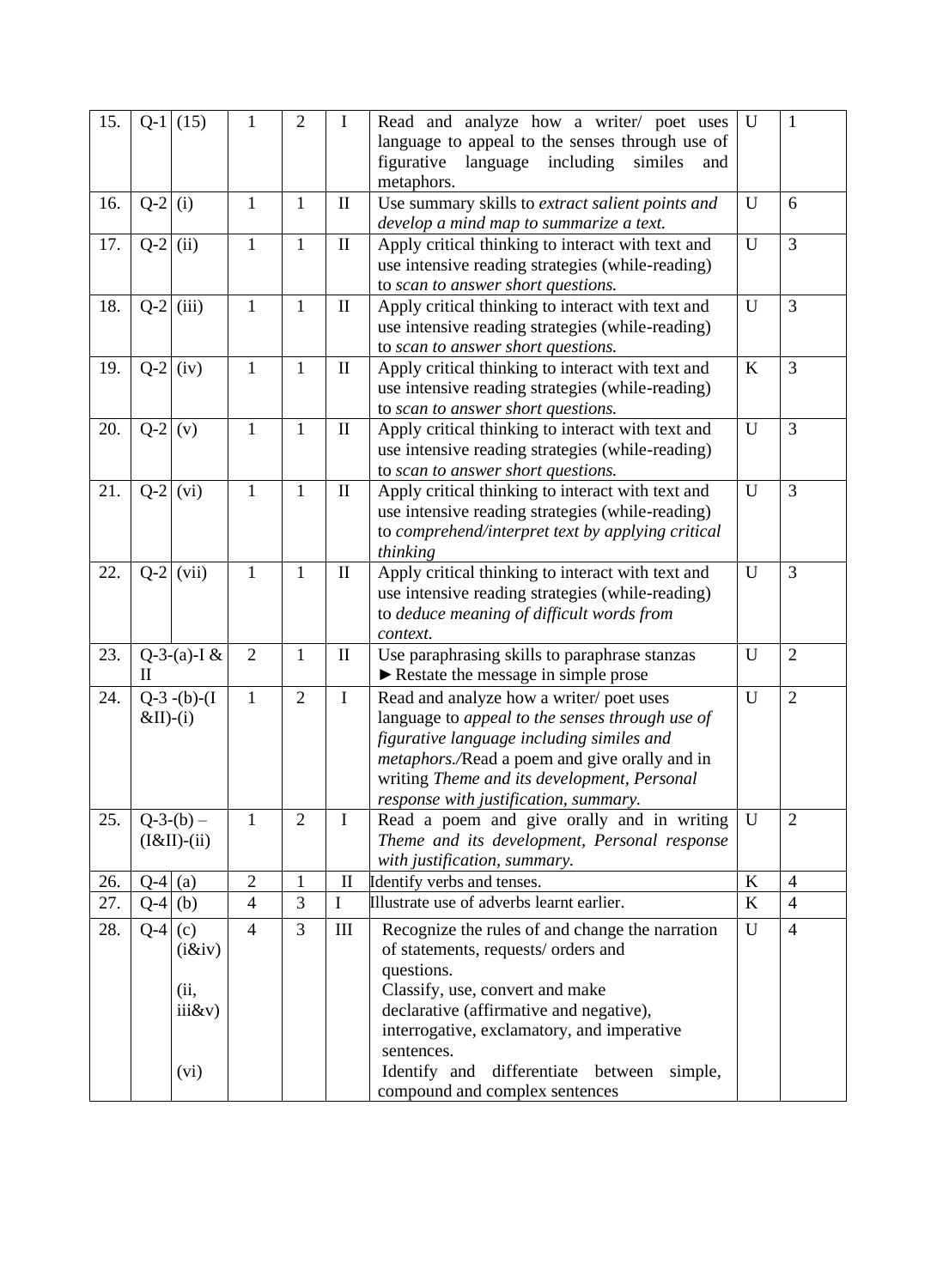| 29. | $Q-5$ | $\mathcal{D}_{\mathcal{A}}$ | Ш | $\blacktriangleright$ Write and revise applications to people in<br>extended environment using correct format,<br>layout and tone / Analyze letters to editor to<br>recognize effective ways of explaining and<br>presenting an idea, a point, or an opinion.<br>$\triangleright$ Write formal emails in extended social and<br>academic environment | A | 8  |
|-----|-------|-----------------------------|---|------------------------------------------------------------------------------------------------------------------------------------------------------------------------------------------------------------------------------------------------------------------------------------------------------------------------------------------------------|---|----|
| 30. | $O-6$ |                             | Ш | Organize information using various organizational U<br>sequence, comparison,<br>contrast,<br>patterns:<br>classification, cause and effect.                                                                                                                                                                                                          |   | 6  |
| 31. | $O-7$ | 2                           | H | $\triangleright$ Write a persuasive/argumentative essay on a<br>given topic.                                                                                                                                                                                                                                                                         | A | 10 |

\*\* K= Knowledge, U= Understanding & A= Application